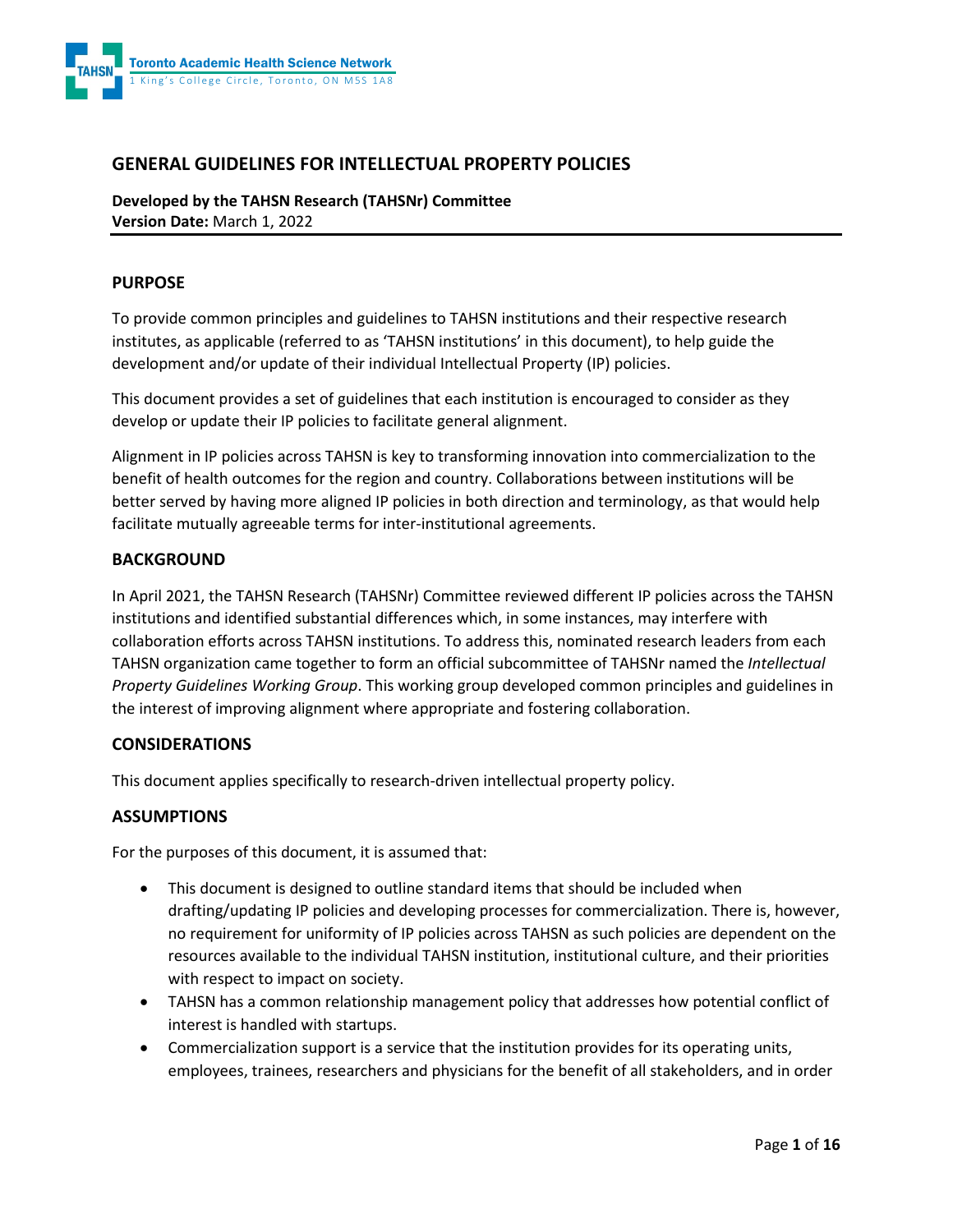

to maximize the impact of the institution's research outcomes for both the institution itself and society as a whole.

### **GUIDING PRINCIPLES FOR IP POLICIES**

#### **The following are principles that TAHSN institutions should address in their IP policies as applicable.**

- **Recognition of the value of commercialization** 
	- $\circ$  Commercialization of research discoveries is often required in order to positively impact the health of both local and global populations. TAHSN institutions will act to protect IP and support mechanisms that lead towards their development into practical products, services, and practices.
	- $\circ$  Commercialization of IP can bring financial returns to the organization which further supports its research and academic mission. TAHSN institutions will act to receive fair and reasonable value for the IP that they create and contribute towards supporting its commercialization.
	- o Given the importance of commercialization support to the institution and its community, institutions need to make decisions on:
		- Developing policies, procedures and guidelines to support the process of commercialization
		- The appropriate level of resources to support commercialization
- **IP ownership –** IP is an asset of the institution and needs to be managed and stewarded by the institution.
- **IP policy management –** A designated department/individual within the institution will be responsible for managing and/or overseeing all matters related to the organization's IP including review and receipt of IP disclosures, management and filing of appropriate IP-related registrations (patients, copyrights, industrial designs), commercial licensing or provision of IP rights to external partners or in some cases to its internal inventors, and the receipt and distribution of any revenues from the licensing or other commercial disposition of the institution's IP.
- **Disclosure and related obligations –** The institution's personnel must disclose to the designated department/individual all work products and services that have potential to create IP for the organization. It must be done in a timely and thorough manner, prior to any public disclosures or presentations, and with all supportive scientific and related information included. This obligation applies to the outputs and/or outcomes from both research-related activities (e.g. manuscripts submitted for publication or abstracts for presentation) and other non-research related activities with IP potential (e.g. hospital/patient management software, clinical trial questionnaires).
- **Dispute resolution -** In the event of any dispute arising under the IP policy, there will be an initial attempt to resolve it by the appropriate resolution process. If a resolution is not achieved, the dispute will be escalated to the organization's Vice-President (VP) of Research or designate.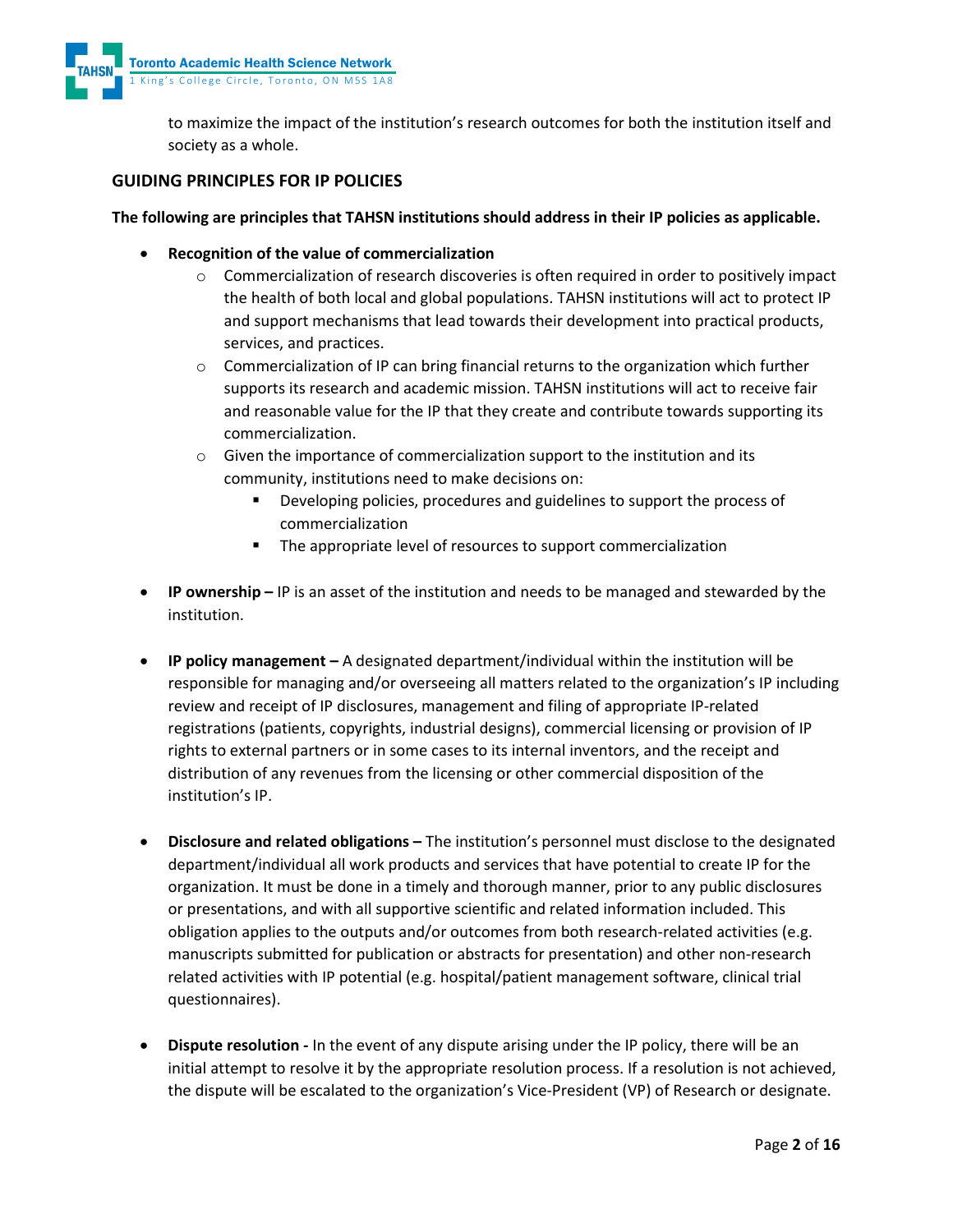- **Recognition of inventorship and other contributors to IP** *(Please see Appendix B below for examples)* **–** Institutions will develop mechanisms to appropriately recognize and value both the inventors of IP and those that contribute to the creation of value around IP.
- **Institutional Works and Discovery Works** *(Please see Appendix A below for examples)* **–** Institutions should consider distinguishing between inventions and contributions to IP that are created through either Discovery Works or Institutional Works, as per the following definitions:
	- o **Institutional works:** All tangible materials, work products and services, outcomes, and results from the institution - which may include IP - that are:
		- Developed under specific institutional direction, or otherwise in the normal course of carrying out assigned responsibilities, duties or tasks of employment **or** For which discrete creator(s) cannot be attributed, or resulting from contributions over time by multiple contributors **or**
		- Developed by persons hired for a specific purpose (e.g. consultants, contract engineers, software developers)
			- Examples of Institutional Works under the above activities include but are not limited to: manuals, reports, processes, software, devices, programs or services, databases, clinical data, tissue/sera biobanks and reagents, whether or not such works are subject to IP protection.
	- o **Discovery works –** All tangible materials, work products and services, software and algorithms, and outcomes and results - which may include IP – and are developed by institution personnel arising from independently conceived and self-directed:
		- Fundamental experimental research **or**
		- Technology development activities **or**
		- **Analogous research activities**
- **Reimbursement pre-revenue distribution** *(Please see Appendix C below for examples)* **–** Prior to any distribution, use or allocation of revenue under this policy, the institution shall first be reimbursed as per the institution's reimbursement guidelines.
- **Revenue distribution** *(Please see Appendix D below for examples)* **–** Institutions will share a component of revenue received that arise from commercialization of Discovery Works IP with inventors and/or contributors. Institutions should work towards a common revenue sharing framework to help facilitate inter-institutional agreements.
- **Research contracts & other agreements –** No research contract should be entered by any institution personnel with any research partner unless it is documented in writing and signed by the VP, Science & Research (or designate) and as further mandated in other relevant policies of the institution.
- **Institutional use of commercialization revenue –** Revenue from research-driven commercialization should be used by the institution to further support the overall research and commercialization mission, and according to the overall needs of the institution.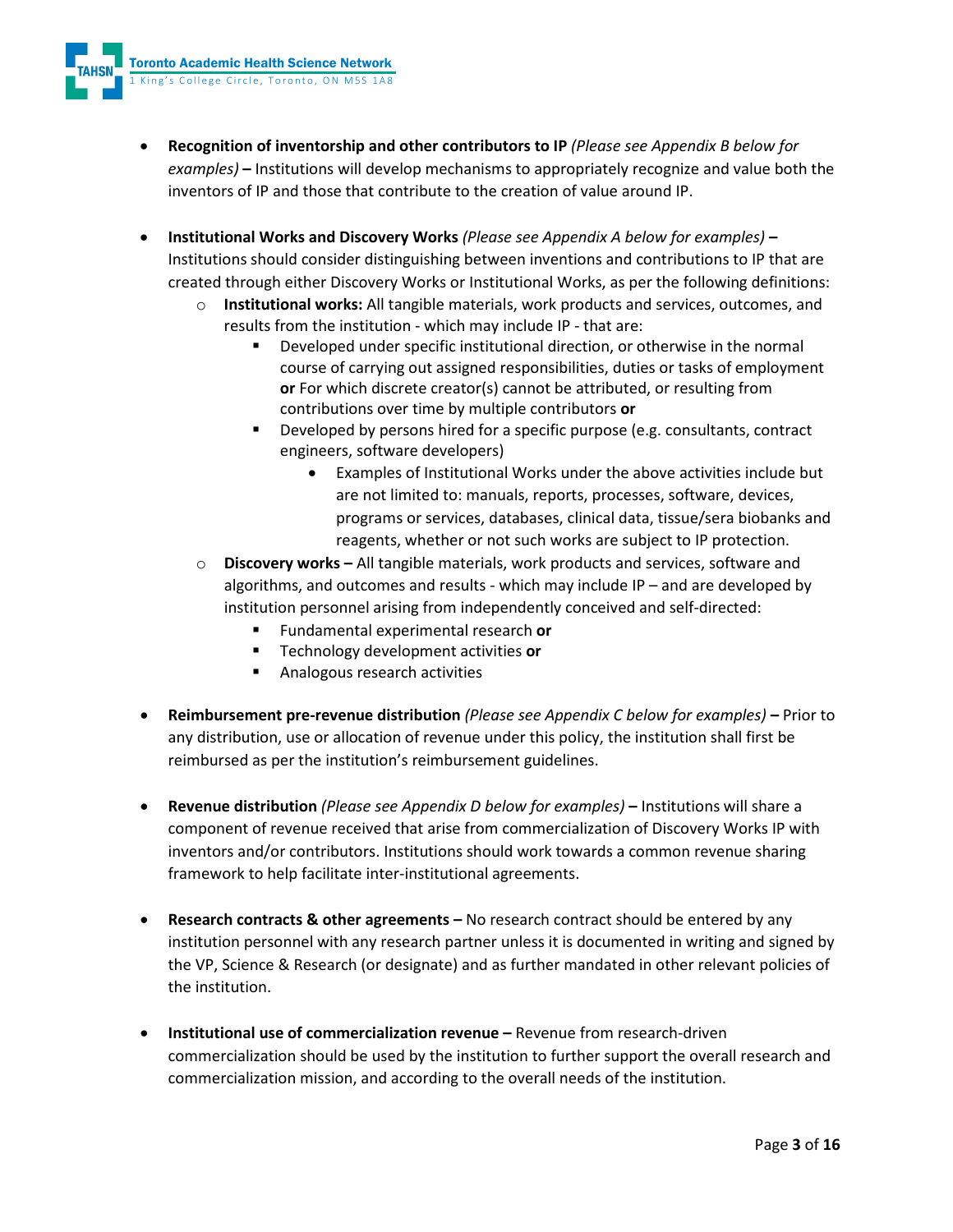- **Securities** *(Please see Appendix E below for examples)* **–** TAHSN institutions should strongly consider establishing a policy and practice on the management of Securities.
- **Trademarks & Official Marks** *(Please see Appendix G below for examples)* **–** Each institute is to outline their process for approvals pertaining to trademarks and the use of the name or logo of the institution in any advertising, promotional, endorsement or sales material in any medium.
- **Equity, Diversity, Inclusivity (EDI) –** Institutions will apply EDI principles in all policies, practices, and supporting activities related to IP management and commercialization.
- **Inter-institutional Relationships** 
	- $\circ$  The parties will outline a clear notification process when there are inventors/creators from multiple institutions and a disclosure is made to one institution.
	- o The parties shall negotiate and determine who will lead the commercialization (refer to the University of Toronto (UofT)-Hospital Affiliation Agreement for further details).
	- $\circ$  The parties shall enter into an inter-institutional agreement that provides details of the relationship including but not limited to:
		- Who will be the lead party responsible for legal protection of the IP and its commercialization
		- How commercialization expenses will be shared
		- How proceeds will be divided among the parties, etc.
	- $\circ$  The institution updating/developing its IP policy should review its current UofT-Hospital Affiliation Agreement as a part of the process.
- **Startups** (*Please see Appendix F below for examples)* **–** This is a rapidly evolving pathway in the activity of commercialization. The institution should provide clear processes/approaches, relationships and terms between founders and the institution(s). In establishing such processes/approaches, best practices should be taken into consideration.
	- $\circ$  Each TAHSN institution will align its startup strategy with both its IP policy and conflict of interest (or relationship management) policy as outlined in its UofT-Hospital Affiliation Agreement
	- o Each TAHSN institution should outline resources that are available to them in their guidelines for reference, as all institutions will have different internal and/or community resources to support startup activity.
	- o The *'Recognition of the value of commercialization'* principle listed above (page 2) is to be incorporated into the institution's processes/approaches for startups
	- $\circ$  Given that researchers in TAHSN institutions including UofT may be in conflict of interest if they are involved with a startup, all researchers need to declare and manage any potential conflict as per institutional guidelines.
- **Open science –** Open Science strategies and commercialization are not mutually exclusive or 'alternate' approaches. IP protection should be encouraged where it is required by the market as a way for optimal advancement, dissemination, and scale of viable innovations to be delivered to global patient populations (in case of health research). IP protection and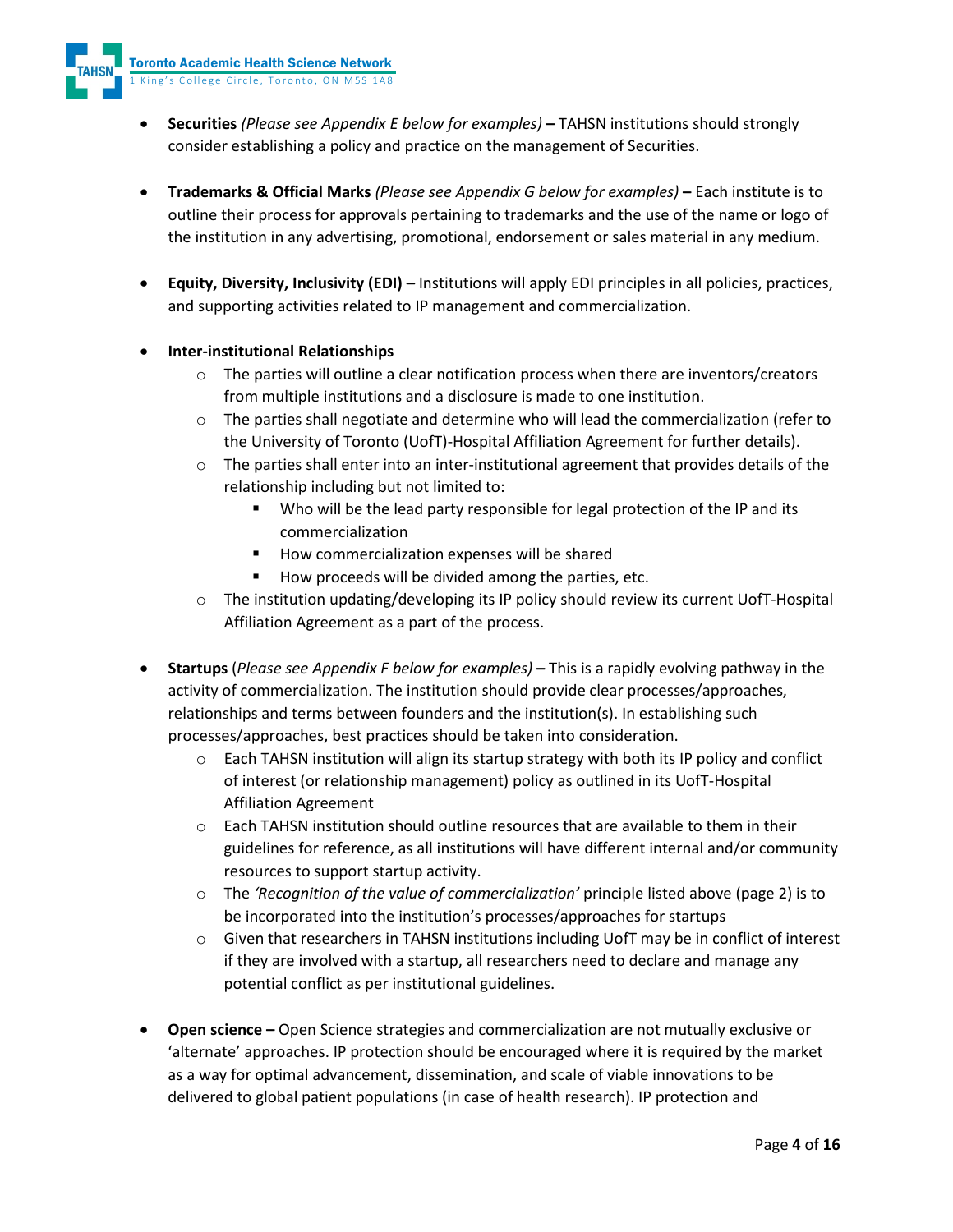

commercialization do not necessarily contradict the principles of open science and it is indeed possible to achieve both by implementing appropriate strategies.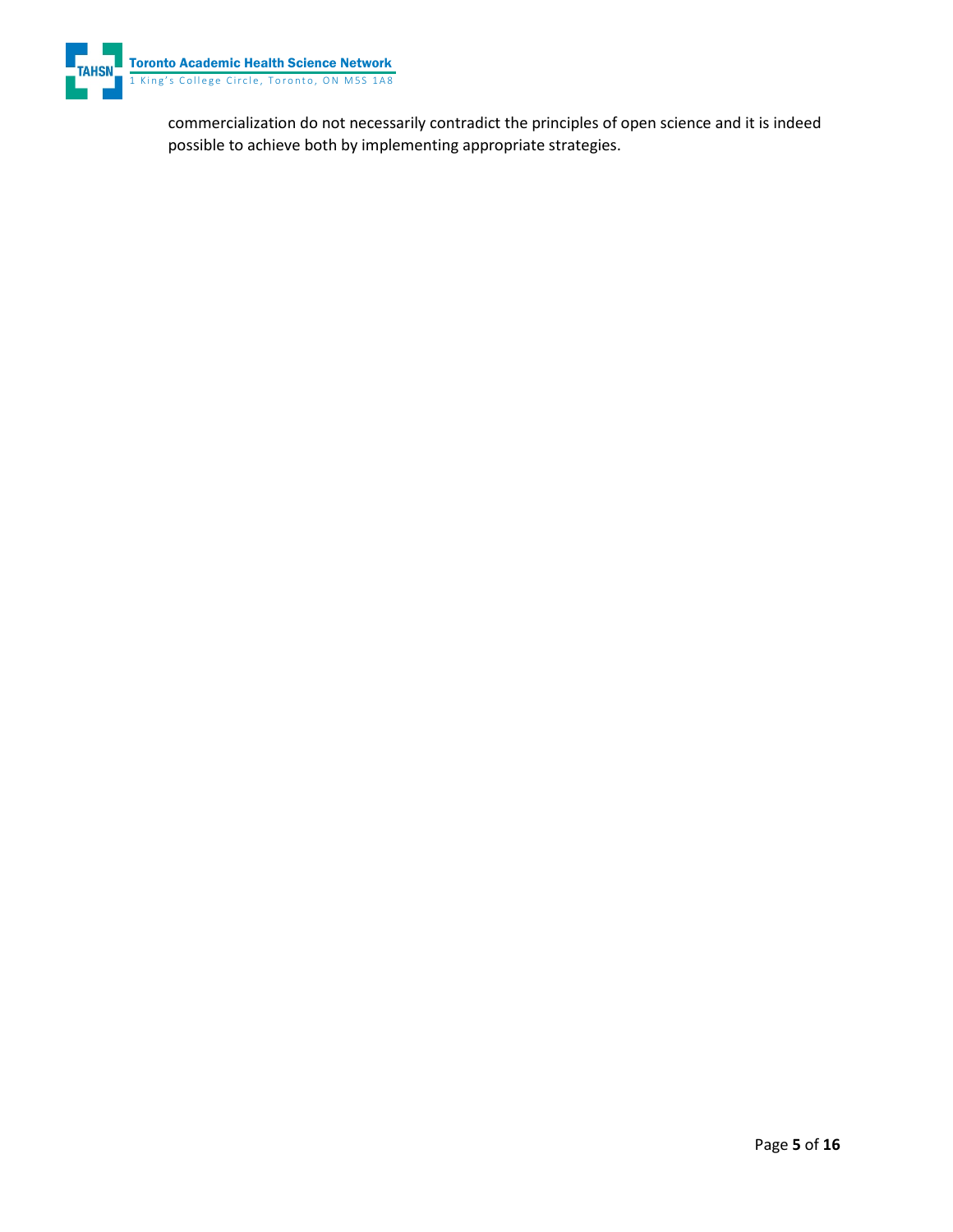

### **APPENDICES**

The sections below provide examples of how some TAHSN institutions address the guiding principles in their individual IP policies. Some guiding principles will have more examples than others as this depends on how many TAHSN IP policies contain the principle in question.

<span id="page-5-0"></span>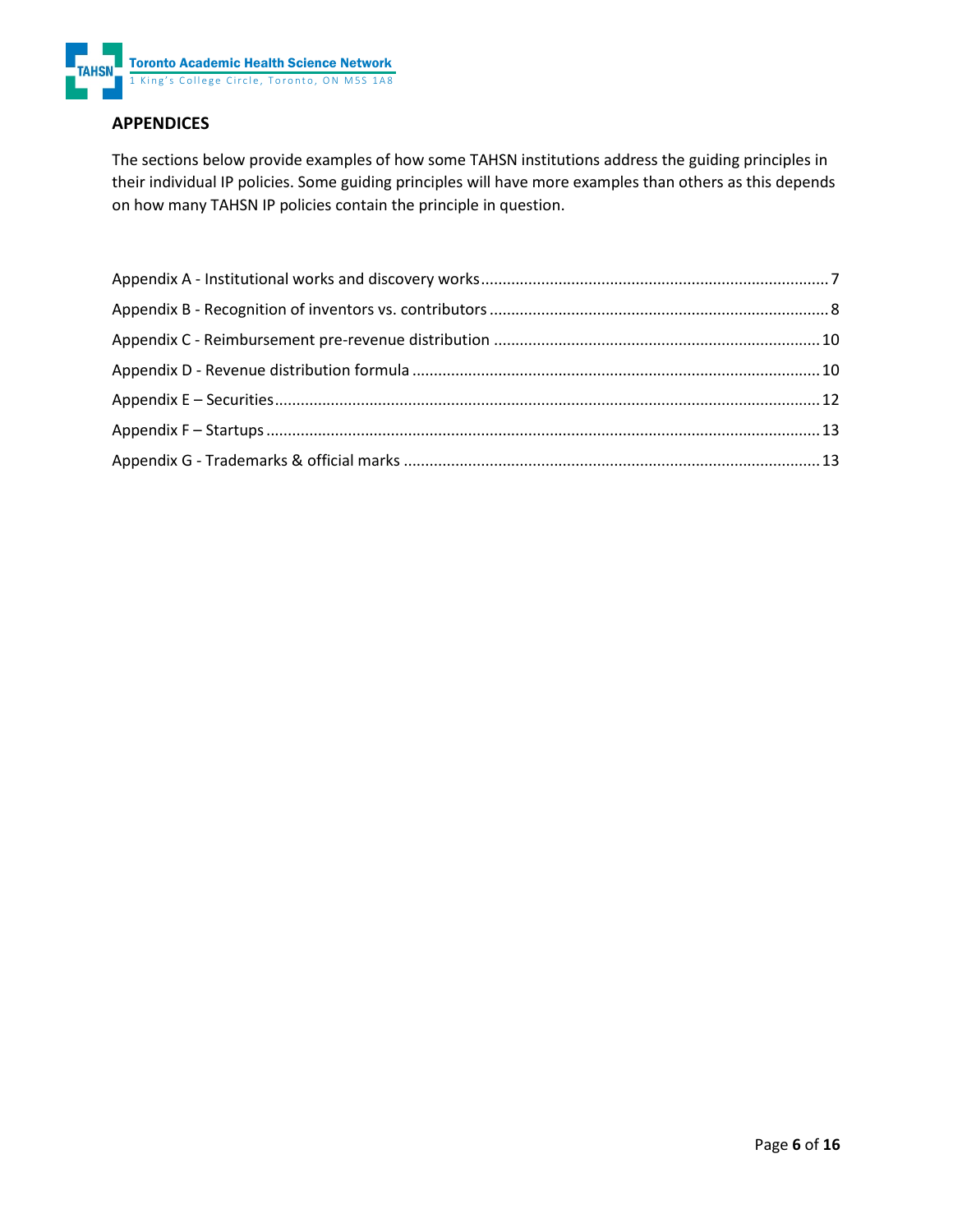Toronto Academic Health Science Network 1 King's College Circle, Toronto, ON M5S 1A8

# Appendix A - Institutional works and discovery works

### **SickKids**:

• Institutional work(s): all tangible materials and work product generated by Creators or other persons hired, commissioned, retained or otherwise engaged by the Hospital for a specific purpose and under specific institutional direction. Examples of Institutional Works include, but are not limited to, manuals, reports, processes, software, devices, programs or services whether or not such works are subject to intellectual property protection.

#### **University Health Network (UHN):**

- Research (aka discovery) works: Tangible materials and any other outcome, output, result and matter developed by UHN personnel arising from independently conceived and self-directed fundamental experimental research or technology development activities, or other basic discovery or analogous research activities, and which are not institutional works or traditional academic works. Research works may include IP consisting of patent(s), copyright(s), or both.
- Institutional work(s): All tangible materials and any other outcome, output, result and matter developed by (i) UHN personnel under explicit institutional direction or instruction, or which otherwise arise in the normal course of carrying out assigned responsibilities, duties or tasks of employment; (ii) UHN personnel and for which such development cannot be attributed to discrete creator(s), or is resulting from simultaneous or sequential contributions over time by multiple contributors; (iii) UHN personnel in the normal course of carrying out assigned responsibilities, duties or tasks of employment pertaining to UHN's educational and training activities, including, without limitation, all educational and training information, manuals, and associated tools and materials (whether in written, electronic, audio-visual, multi-media or other form or format);or (iv) persons hired by UHN for a specific purpose (e.g. consultants, contract engineers, software developers). Institutional works may include IP consisting of patent(s), copyright(s), or both.

#### **UofT:**

Institutional work(s) (taken from UofT Inventions Policy):

- Invention made in the course of activities performed pursuant to direction given by a faculty or staff member of the University specifically with the object of making such an invention;
- made by an Inventor who is a member of the administrative and support staff of the University as a result of activities covered by the Inventor's contract of employment; or,
- <span id="page-6-0"></span>• specifically commissioned by the University under a written agreement in which the Inventor assigns ownership of the Invention to the University; and the disposition of all rights in, and the allocation of revenue from, such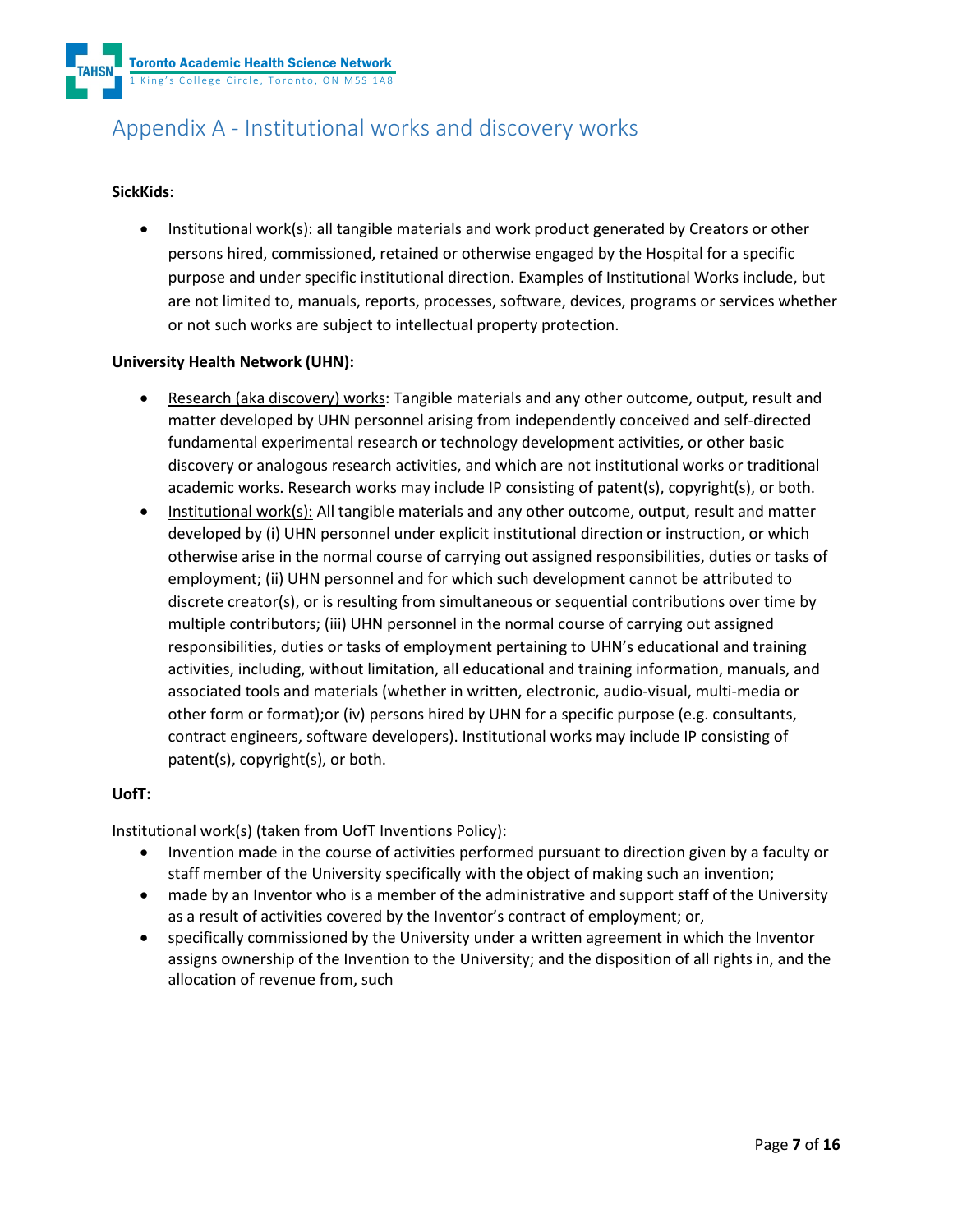

# Appendix B - Recognition of inventors and/or creators vs. contributors

**Centre for Addiction and Mental Health (CAMH)**: CAMH policy defines 'creators' as CAMH personnel who:

- a) for the purposes of patent, make(s) or develop(s) an invention or
- b) for the purposes of copyright, make creative or authorship contribution

#### **UHN:**

The policy includes "creators" as personnel identified as authors, inventors, or, in the case of nonpatentable/non-copyright IP, those individuals making a significant intellectual contribution. Creators (not just inventors) are eligible to share in commercialization revenue under the IP policy.

- **Creator(s):** UHN personnel identified as (i) an author, (ii) an inventor, or (iii) in respect of licensed UHN IP which is neither patentable or copyrightable subject matter, a significant intellectual contributor to the development of such UHN IP, but only where such development is not a routine or known practice or activity.
- **Inventor(s):** Any individual (which includes any UHN personnel) who makes an inventive contribution to the creation and/or development of patentable IP (as determined in law).

#### **UofT:**

Inventor" or "Inventors" means any person, including any member of the academic staff, librarian, administrative staff, postdoctoral fellow, visitor, student, or person holding an academic appointment at the University, who makes or develops an Invention using, in any way, facilities owned, operated or administered by the University and/or funds of, or funds administered by, the University.

An Invention means:

(a) "new and useful art, process, machine, manufacture or composition of matter, or any new and useful improvement in any art, process, machine, manufacture or composition of matter" [Patent Act, R.S. 1985, c. P-4, s. 2], whether or not patentable;

(b) computer software under section 2.6 of the University's *[Copyright Policy](https://governingcouncil.utoronto.ca/secretariat/policies/copyright-policy-february-15-2018)*;

(c) research data or research tool, including, without limitation, biological material and other tangible research material; and,

(d) proprietary information, know how, trademark related to any of the foregoing items; and includes all legal and equitable rights relating to such property.

UofT includes a contributor section in the invention disclosure form but contributors are not addressed in the Inventions Policy. The sole purpose in including the information in the invention disclosure form it to clarify who has inventive rights to the IP and/or if there is an associated pre-existing agreement with the contributing parties. If there is an existing agreement it is considered in discussions with the external parties. UofT has not developed guidelines for sharing with contributors. It is considered in a case by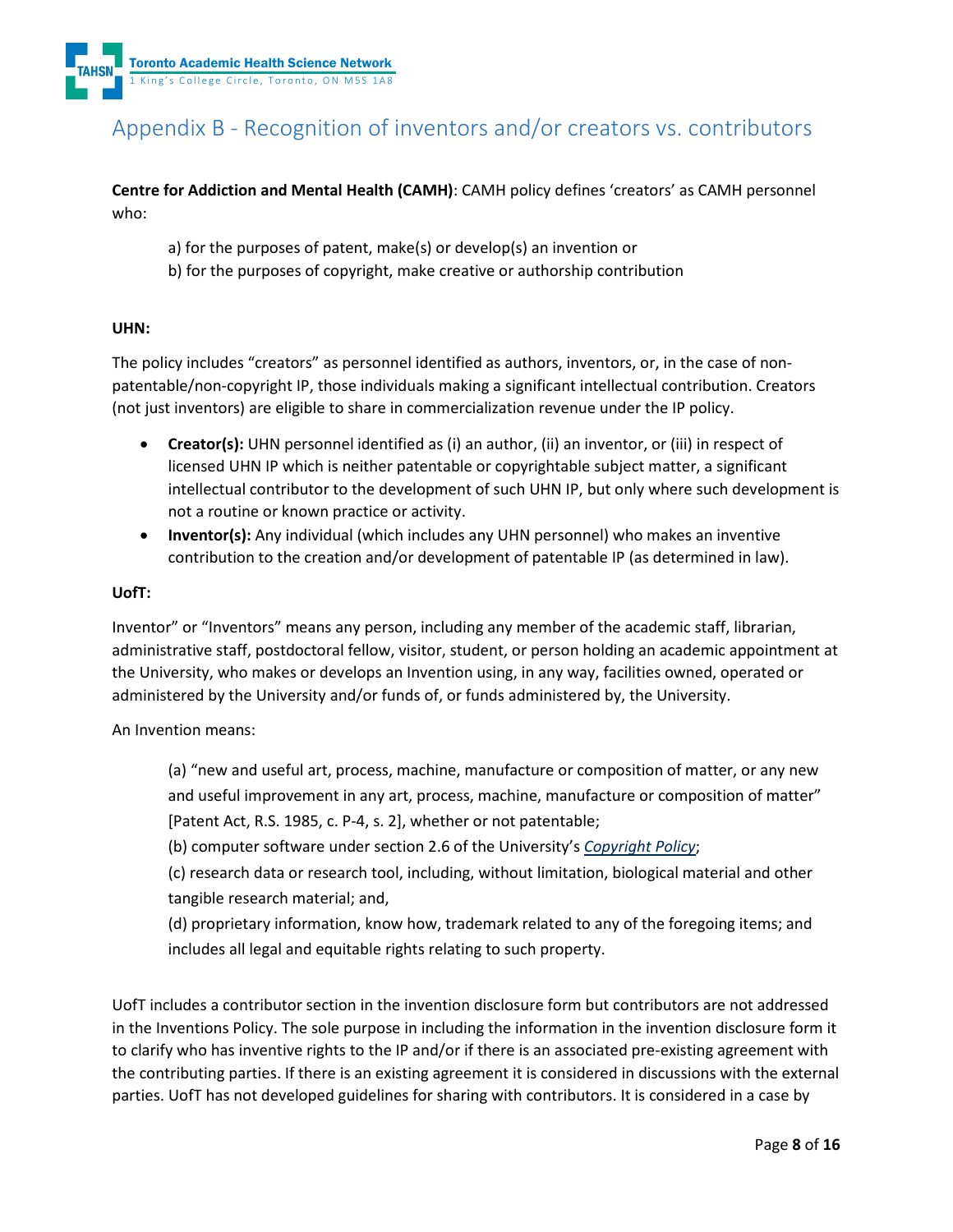

<span id="page-8-0"></span>case basis with input from the inventors. If agreement cannot be reached, contributors are not granted a portion of invention revenue. If there is an agreement is place, but there is a dispute, the matter goes to arbitration.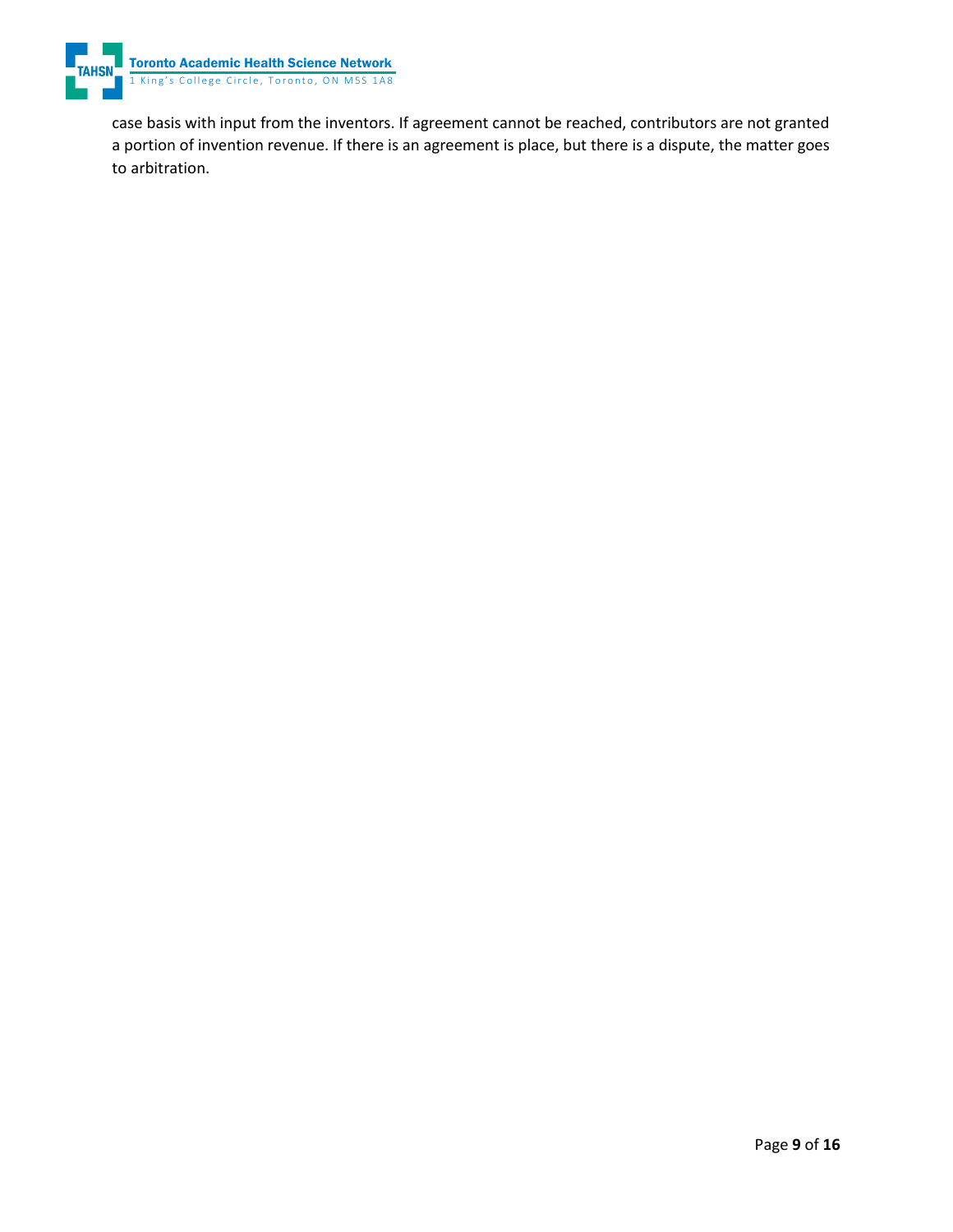

## Appendix C – Reimbursement pre-revenue distribution

<span id="page-9-0"></span>**UHN:** Prior to any distribution, use or allocation of revenue under this policy, the institution shall first be reimbursed for the following (in order of priority):

- o Institution's out-of-pocket costs and fees associated with securing, maintain and enforcing IP protection; commercialization of the intellectual property; management and liquidation of securities; and making, shipping, or distributing material
- o Institution's defined investments, costs and expenses related to defined technical/scientific development required for commercialization or other commercial development activities of the licensed IP, subject to approval by the VP of Science and Research
- $\circ$  Institution's costs incurred in a dispute resolution process conducted further to this policy

**UofT:** Net Revenue is distributed annually

 $\circ$  "Net Revenue" means the royalty, licensing and other income or equivalent financial return, including the proceeds of disposition of share capital or other financial instruments, received from the assignment or licensing of the rights in an Invention, less legal and other fees incurred directly in the process of establishing and maintaining the legal protection of those rights

**Under the Affiliation Agreement between UofT and the hospitals**, the only deductions to be made are: "legal and other fees reasonably and actually incurred directly in the process of establishing and maintaining the legal protection of those rights." For IIA's between the Parties, this implies an expectation that only patent related costs are deducted before revenue distribution between the institutions *unless otherwise agreed.*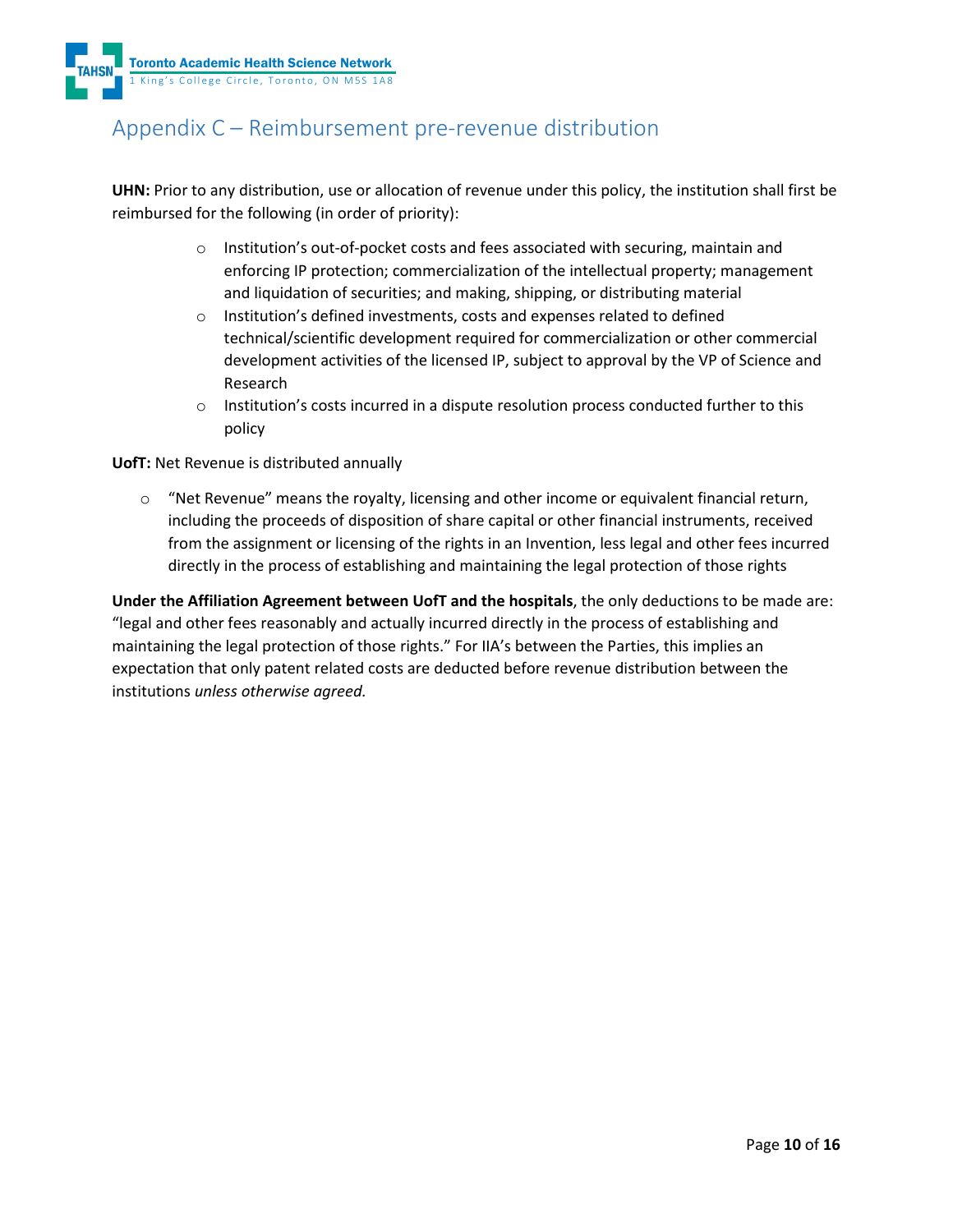

# Appendix D – Revenue distribution formula

*It is recognized that there would be benefit to discussing – amongst the TAHSN institutions - the distribution of the institutional portion of revenues.*

**Baycrest, North York General Hospital, SickKids, Unity Health Toronto:** 50% to inventors and 50% to organization

• **UHN:** Net Revenue from Research Works are 50/50 between UHN/Creators. Institutional Works  $= 100\%$  UHN.

### **CAMH, Holland Bloorview, Sunnybrook:** 40%, 40%, 20%

- **CAMH:** Where CAMH chooses not to commercialize IP, creators can request assignment of IP and royalty agreement --> 25% net revenue to CAMH
- **Holland Bloorview:** 40% Inventors; 40% Organization; 20% Department/program
- **Women's College Hospital:** Net revenue from IP is shared with inventor, generally on an equal basis (with WCH, not specified whether would go to department or not). Where WCH chooses not to commercialize IP, creators can request assignment of IP and royalty agreement --> 25% net revenue to WCH

**Sinai Health**: 40% to inventors 60% to hospital/institute; of the 60% for Inventions arising out of research conducted at the LTRI, 40% is to be paid to the LTRI, and 20% is to be paid to a special projects research fund administered at the discretion of the Director of Research with priority given to the area of research of the Invention; of the 60% for Inventions arising out of research conducted at a clinical department of the Hospital, 40% is to be paid to a Hospital-wide fund for research and education administered by the Hospital Administrator, and 20% is paid to a special projects research fund administered at the discretion of the Chief of Service of the department in which the Invention arose with priority given to the area of research of the Invention.

**UofT:** If owned by UofT, 60% inventors, 20% Organization, 10% Department, 10% Division. The institutional proportions change depending on net revenue. If net revenue exceeds \$500K, institutional proceeds go to the Connaught Fund to support research programs.

<span id="page-10-0"></span>**Trillium Health Partners:** does not cover revenue and revenue distribution; only addresses ownership rights (100% to physician inventor)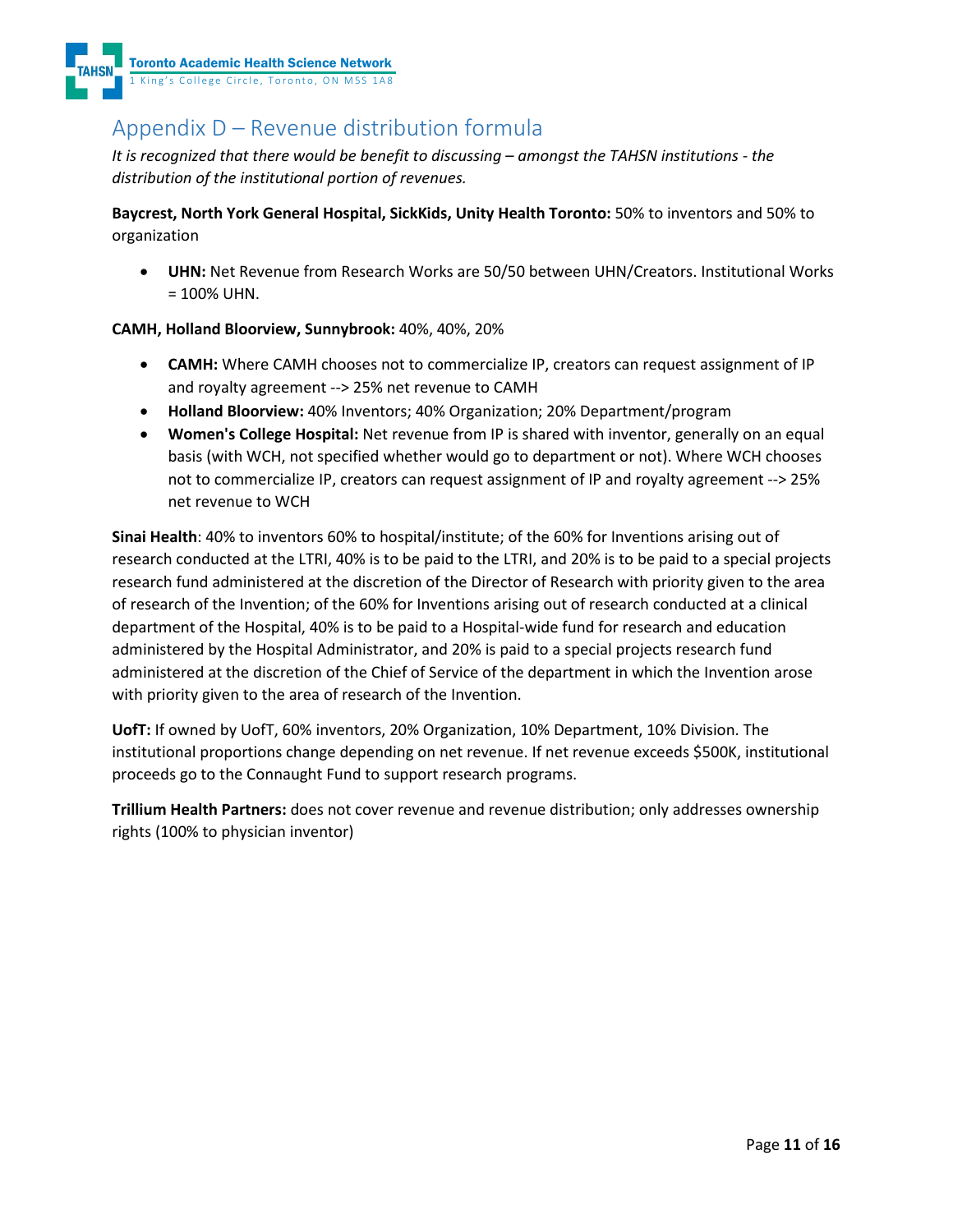

# Appendix E – Securities

#### **UHN:**

- All publicly traded equity received by UHN in the course of commercializing UHN IP, whether directly or indirectly, shall be held by UHN Treasury under the authority of the chief financial officer (CFO). Such securities will be managed according to procedures to ensure that decisions are made at arms-length from creator(s) and UHN staff involved in the licensing of the UHN IP. The proceeds from the sale of securities will be treated as gross revenue derived from UHN IP, and will be distributed according to this policy. UHN's Treasury does not hold private equity.
- For purposes of clarity, only revenue arising from the liquidation of securities which was specifically received by UHN as identified consideration for the licensing or sale of particular UHN IP will be distributed in accordance with this policy.

#### **UofT:**

- All publicly traded equity received by UofT in the course of commercialization is managed by an external broker (e.g. Morgan Stanley). The securities are managed according to standard procedures to ensure decisions are made at arm's length.
- Private equity is managed as per the company's shareholder agreements which often include provisions such as drag along rights, voting rights, etc.
- <span id="page-11-0"></span>• Only revenue arising from the liquidation of securities which was specifically received by UofT as consideration for the licensing or sale of UofT IP will be distributed in accordance with the Inventions Policy. All securities granted under the provision of a license or sale of UofT IP are managed by the institution. Inventors who are also founders waive their rights to revenue received from the institutions liquidation of securities.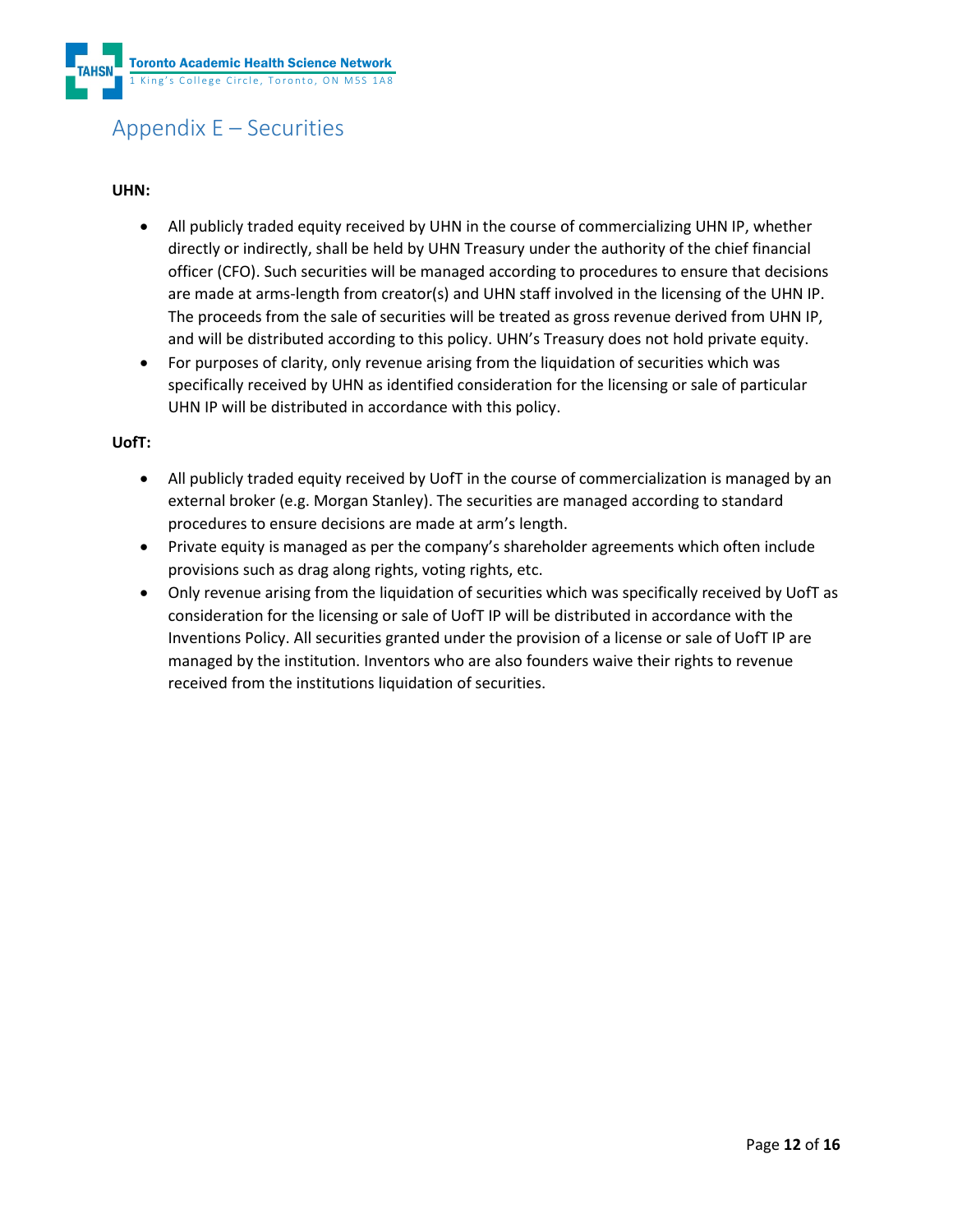

# Appendix F – Startups

### **UHN Spin-out/Company Creation:**

UHN's Technology Development & Commercialization (UHN TDC) will participate (on behalf of UHN) in the creation of UHN "spin-out" and any other newly created companies which license or acquire UHN IP. Such participation may include:

- The negotiation of an appropriate UHN equity stake in the UHN "spin-out" or newly created company (each a "NewCo"),
- The terms and conditions pertaining to the acquisition or licensing of the UHN IP to the NewCo,
- NewCo corporate documents,
- UHN personnel involvement in management and/or governance,
- The use of UHN space or facilities by NewCo,
- Visiting scientist agreements
- and/or any research contract between the NewCo and UHN.

All company creation activities by UHN personnel which involve the use of UHN IP (whether or not such UHN personnel are creator(s) of such IP) and/or UHN resources must be negotiated with UHN TDC and approved in writing by the EVP, Science & Research. All such company creation activities, in addition to any further contemplated contractual or other arrangement between NewCo and UHN, must be disclosed to the UHN Compliance Department for review and assessment in accordance with relevant UHN policies (i.e. Conflict of Interest policy, Conflict of Interest of Research Personnel policy).

Nothing in this policy restricts a creator of UHN IP licensed to a NewCo from entering into a contractual relationship with such NewCo in a personal capacity (e.g. consulting agreement) for compensation involving fees and/or NewCo equity. However, any such contractual relationship will be at the exclusive discretion of the NewCo, and will remain subject to all relevant UHN policies.

An exception to the "50/50" distribution for Research Works may arise in certain circumstances, such as when creator(s) receive "founders" equity in a UHN "spin-out" company (a "NewCo"). In such cases, UHN TDC will assess the extent of such "founder" shareholding and the further role of the creator(s) in the NewCo (including the mitigation and management of any potential conflicts of interest) to determine the scope of any further entitlements under this policy. As such, UHN TDC may determine that such creator(s) should not receive some or all of the creator(s)' personal share of net revenue. For example, creator(s) with a significant financial interest and/or managerial role in the NewCo may be required to forfeit in advance some (or all) of their individual personal entitlements under the policy. UHN TDC shall make a recommendation in this regard to the EVP, Science & Research, who shall make a final determination. In the event of any such revenue forfeiture, UHN will retain the forfeited revenue.

### <span id="page-12-0"></span>**UofT:**

UofT distinguishes between UofT lead start-up and inventor/founder lead start-up. For an inventor/founder lead start-up, resources are available through [UofT Entrepreneurship](https://entrepreneurs.utoronto.ca/) ( [https://entrepreneurs.utoronto.ca/\)](https://entrepreneurs.utoronto.ca/) programs. There are two Entrepreneurship programs; UTEST and H2i [\(https://h2i.utoronto.ca\)](https://h2i.utoronto.ca/), which are also accessible to companies based on hospital intellectual property.

The UTEST program offers;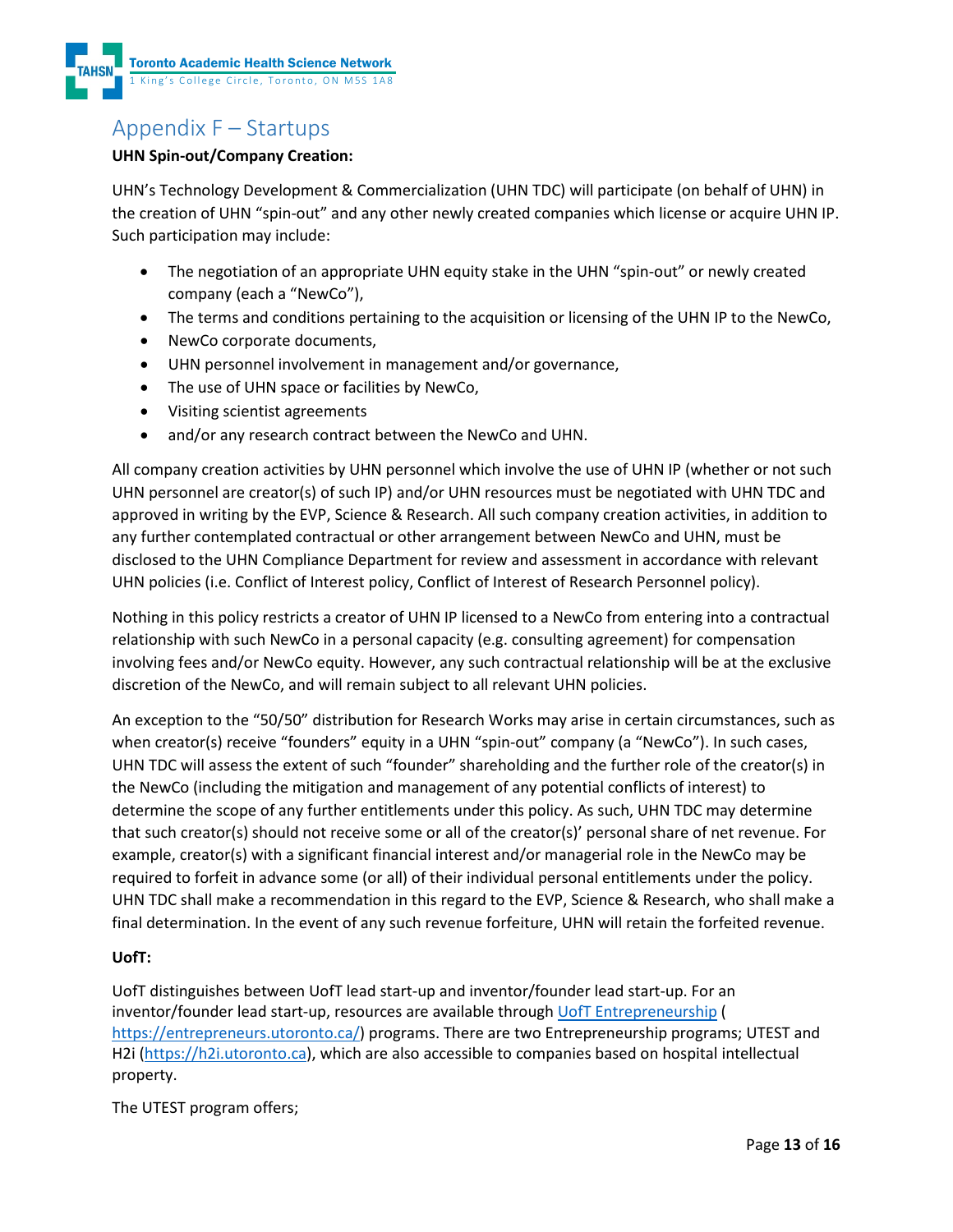

- o Mentoring and business strategy consultation
- o Incubations space (currently office space only)
- o Access to corporate lawyers, investment capital and pitch competitions.
- $\circ$  Opportunity for investment from the Connaught Fund (UofT IP based companies only)

IPO and/or UTEST representatives will validate the contribution of inventors and/or founders in the company vs. their contribution to the invention prior to an investment event. This will help define the founder share allocation prior to the first investment

UofT lead start-ups are managed in collaboration with TIAP under their Venture Builder program.

For both inventor lead or institution lead start-ups IPO personnel may be an observer on the Board. If warranted, either IPO or UTEST will arrange for NewCo corporate documents. Under no circumstances are UofT/IPO personnel involved in the management of the NewCo. IPO is available to mentor interim management which generally consists of a grad student, post-doc , research associate, MBA student, TIAP personnel and/or external founders. IPO's role is to act on behalf of UofT and negotiate an appropriate UT equity stake, terms and conditions of the license, finalize research contracts and visiting scientist agreements. A separation of company and institutional representation is essential for preventing conflict of interest.

UofT has also developed prerequisites and a process for licensing IP to a start-up. Please see attached document. In short, a start-up must demonstrate that they can be responsible stewards of the institutional intellectual property. Due diligence on the start-up is required.

Conflict of interest is managed through the Conflict of Interest Policy for Academic Staff.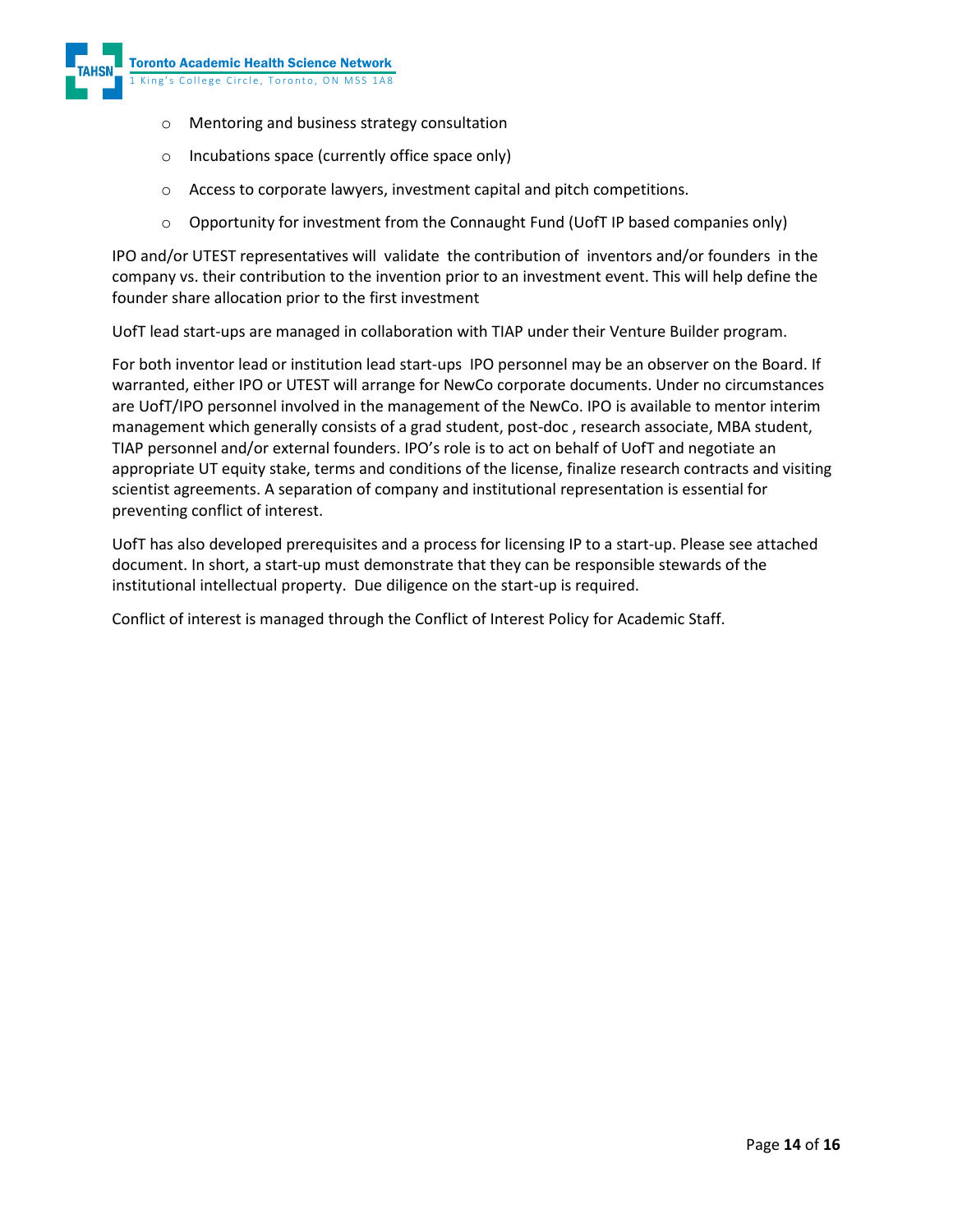Toronto Academic Health Science Network 1 King's College Circle, Toronto, ON M5S 1A8

# Appendix G - Trademarks & official marks

**CAMH:** The assumption in the current version of the guidelines document is that any new trademark application for a new product created at the institution should be vetted by Public Affairs. This may not be the case for each TAHSN institution, at CAMH the approval is done by Legal and Public Affairs.

#### **UHN:**

- UHN personnel shall obtain written approval from the appropriate UHN Public Affairs office for the use of the name or logo of UHN, a UHN member hospital, or a UHN associated research or teaching institute, in any advertising, promotional, endorsement or sales material in any medium.
- However, it is generally acceptable (and therefore requires no further approval) for UHN personnel to use the name and logo of UHN, a UHN member hospital, or a UHN associated research or teaching institute, in a traditional academic works or for other academic-related reasons to identify the association of the UHN personnel with any of the aforementioned entities.
- No trademarks shall be applied for, or registered, in respect of any product, service or any other activity associated with UHN, a UHN member hospital, or a UHN associated research or teaching institute, without prior permission from UHN's public affairs office. Unless specifically agreed to otherwise by UHN, any trademark associated with any product, service or any other activity associated with UHN shall be owned by UHN.

**Unity Health Toronto:** Approval rests with the Public Affairs team; consultation with Unity Health's General Counsel may be required.

**UofT:** handled by Trademark Licensing Office [\(https://trademarks.utoronto.ca/\)](https://trademarks.utoronto.ca/)